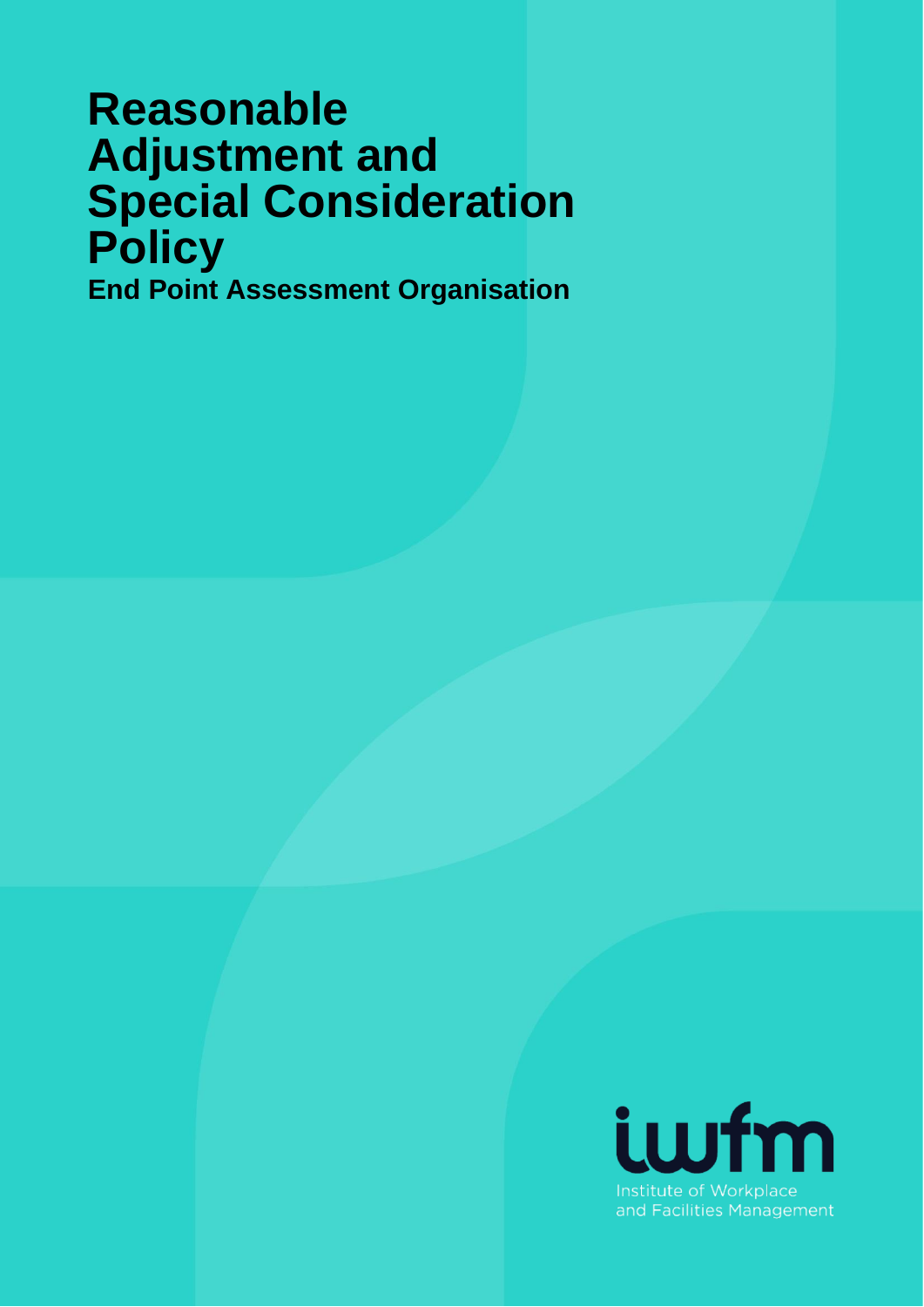| <b>Policy Review Date</b> | 22.3.22           |
|---------------------------|-------------------|
| <b>Reviewed by</b>        | <b>NH and KAS</b> |
| <b>Next Review Due</b>    | <b>March 2023</b> |

### **Introduction**

This document specifies the Reasonable Adjustments and Special Considerations Policy of the Institute of Workplace and Facilities Management ("IWFM") End Point Assessment Organisation (EPAO). It is for use by EPA Customers and apprentices who are undertaking a IWFM End-Point Assessment (EPA). Our aim is to support all apprentices with any need or condition through endpoint assessment whilst ensuring assessments are fair and appropriate. This policy will describe how we will maintain reliable and consistent judgements and provide a manageable approach to supporting apprentices. It is also for use by IWFM staff to ensure they deal with all reasonable adjustment and special consideration requests in a consistent manner.

This policy outlines:

- IWFM's arrangements for making reasonable adjustments in relation to EPA
- how apprentices qualify for reasonable adjustments
- the reasonable adjustments IWFM will permit and those where permission is required in advance
- IWFM's arrangements for granting special considerations in relation to the EPA
- how apprentices qualify for special consideration.
- what special considerations will be given to apprentices

It is based upon the good practice guide developed by the Federation of Awarding Bodies and the Joint Council for Qualifications and the regulatory requirements of the Regulatory Authorities.

### **Review arrangements**

IWFM will review the policy annually and revise it as and when necessary, in response to customer feedback, changes in operational practice, actions from the External Quality Assurance (EQA) body or external agencies or changes in legislation. Other external agenciesmay include the Employer Trailblazer group and the Institute for Apprenticeships and Technical Education (IfATE).

To feedback any views please contact IWFM EPAO via the details provided at the end of this policy.

### **Appeals**

To appeal against an IWFM decision to decline a request for a reasonable adjustment or special consideration refer to the IWFM EPAO Appeals and Complaints Policy.

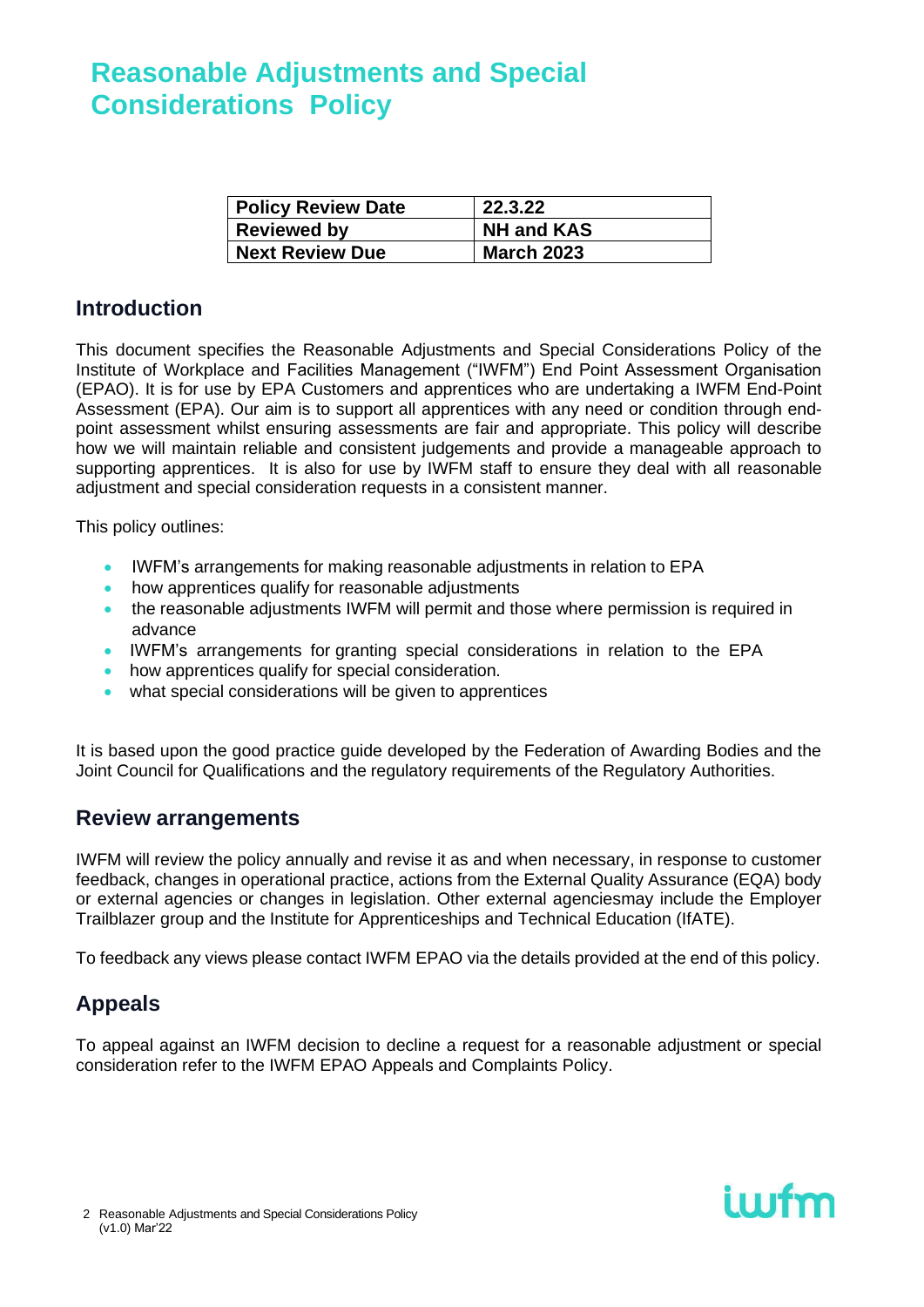### **Policy overview**

IWFM is committed to complying with all current and relevant legislation in relation to the development and delivery of its EPA and, which at the time of writing includes, but is not limited to, the Equality Act 2010. IWFM seeks to uphold human rights relating to race relations, disability discrimination and special educational needs of its apprentices and to provide reasonable adjustments and special considerations for all apprentices registered with IWFM for end-point assessment.

Assessment should be a fair test of an apprentice's knowledge and what they are able to do,however, for some apprentices the usual format of assessment may not be suitable. IWFM ensure that its assessments do not unnecessarily prohibit apprentices from taking the EPA.

The provision for reasonable adjustments is made to ensure that an apprentice receives recognition of their achievement maintaining the equity, validity and reliability of the assessments. Such arrangements are not concessions to make assessment easier, nor advantages to give an apprentice a head start. These adjustments will mirror the types of reasonable adjustments and additional support that the apprentice has received from their employer and/or training provider during their apprenticeship programme

IWFM recognise that reasonable adjustments or special considerations may be required where:

- an apprentice is indisposed athe time of the assessment, through circumstances outside their control
- an apprentice has an illness or injury/ some other event outside of their control, which has had, or is likely to have had, a material effect on that apprentice's ability to take an assessment
- an apprentice has a permanent disability or specific learning need/ condition
- an apprentice has a temporary disability, medical condition or learning need/ condition

### **Arrangements not covered by this policy**

Internal/external and/or on-programme assessment is not covered in this policy but may be discussed with IWFM before assessment takes place. Please contact IWFM via the details provided at the end of this policy

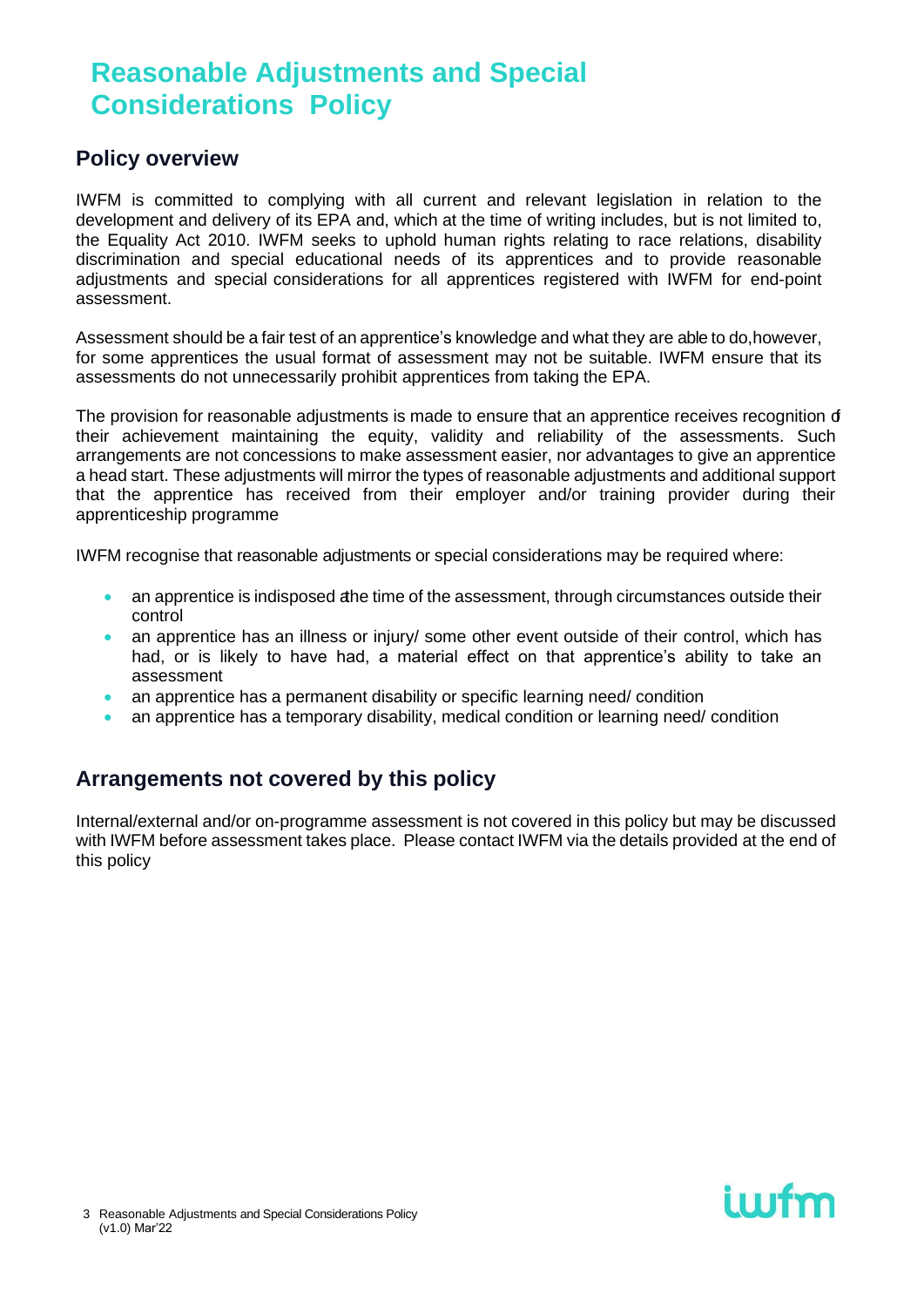### **Process for requesting reasonable adjustments**

If an employer/ training provider is making a request on behalf of an apprentice, they must complete a Request for Reasonable Adjustments form and supply relevant supporting information. (see Appendix 1)

For example:

- apprentice's name and ACE360 ID
- nature of, and rationale for, the request
- supporting information/evidence (e.g. medical evidence/ records/ referrals)

Requests are to be uploaded to ACE360 on the apprentice account and direct to IWFM by email to: [epa@iwfm.org.uk](mailto:epa@iwfm.org.uk)

This process should begin as soon as the training provider is aware that the apprentice is likely to need to access reasonable adjustments for the end point assessment, ideally at registration to endpoint assessment.

The training provider should highlight the reasonable adjustment either:

- When registering the apprentice on ACE360
- When completing the relevant gateway form (Gateway Declaration)

Requests for reasonable adjustments should be submitted no later than 20 days before EPA is due to take place, unless they are not made aware until after this date has passed.

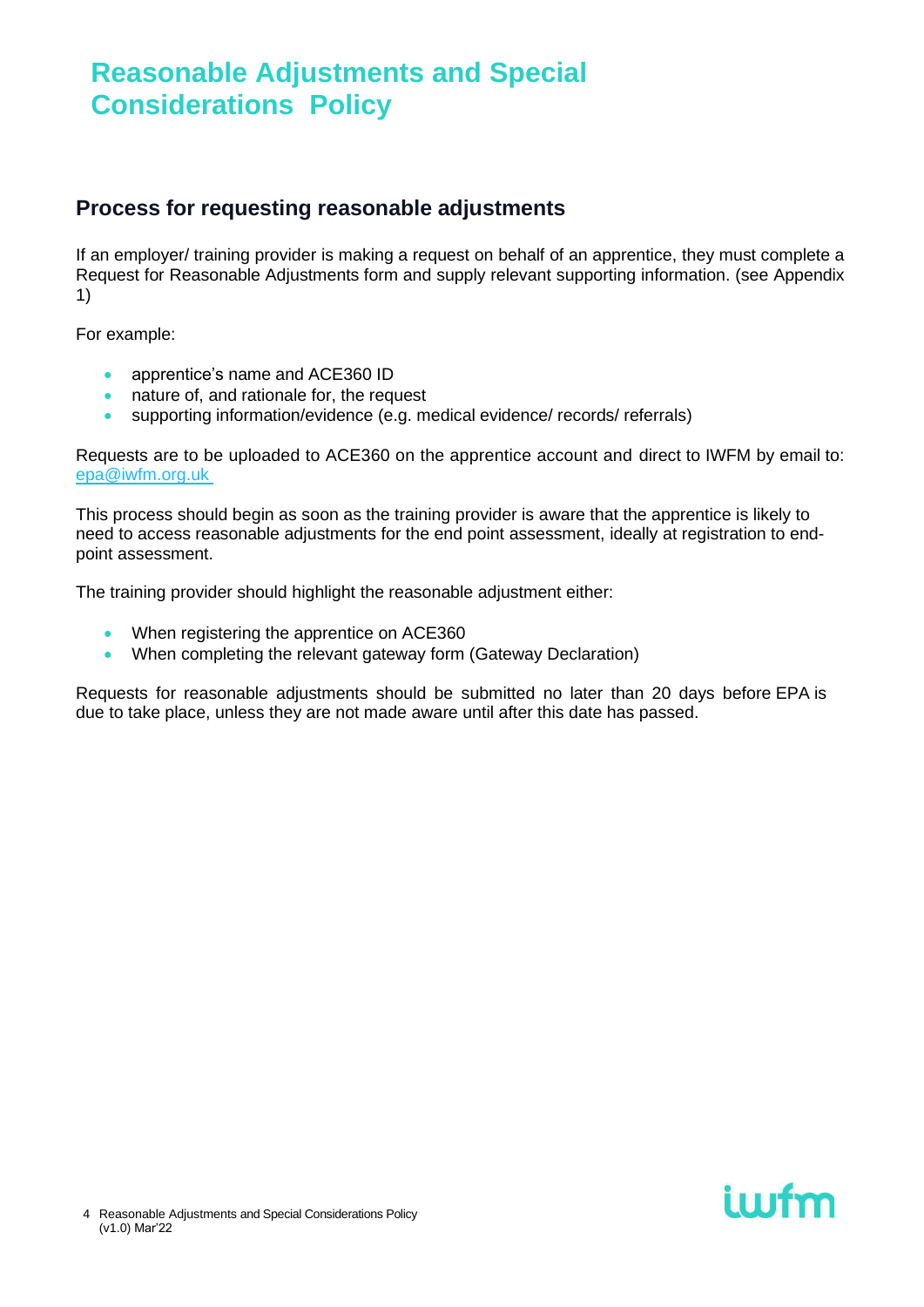### **Definition of reasonable adjustments**

A reasonable adjustment is any action that helps to reduce the effect of a known, pre-existing disability or difficulty that places the apprentice at a substantial disadvantage in the assessment situation. They are made to an assessment to enable the apprentice to demonstrate their knowledge, skills and understanding of the levels of attainment required by the specification.

Reasonable adjustments must not affect the integrity of assessment, but may involve:

- changing usual assessment arrangements, for example allowing an apprentice extra time to complete the assessment activity or movement breaks
- adapting/ changing the assessment venue, if appropriate and request raised with sufficient notice
- adapting assessment materials, such as providing materials in Braille
- the availability of support personnel for additional needs
- providing assistance during assessment, such as a sign language interpreter or a reader
- allowing use of additional equipment for example fidgets or headphones
- re-organising the assessment room, making adaptations to support with ASD/ ADHD
- changing the assessment method, for example from a written assessment to a spoken assessment
- the format, wording or type of assessment activity
- using assistive technology, such as screen reading, or voice activated software
- providing the mechanism to have different colour backgrounds to screens for onscreen assessments or asking for permission for copying to different coloured paper for paper-based assessments
- providing and allowing different coloured transparencies with which to view assessment papers

Reasonable adjustments MUST be approved and set in place before the assessment activity takes place; they constitute an arrangement to give the apprentice access to the programme. The use of a reasonable adjustment will not be taken into consideration during the assessment of an apprentice's work.

IWFM and its EPA customers are only required by law to do what is 'reasonable' in terms of giving access. What is considered reasonable will depend on the individual circumstances, cost implications and the practicality and effectiveness of the adjustment. Other factors, such as the need to maintain standards, and health and safety, will also be taken into consideration.

### **Principles of making reasonable adjustments**

These principles should be followed when making decisions about an apprentice's need for adjustment to assessment. The adjustment:

- should not invalidate the assessment requirements
- should not give the apprentice an unfair advantage
- should reflect the apprentice's normal way of working
- should be based on the individual need of the apprentice

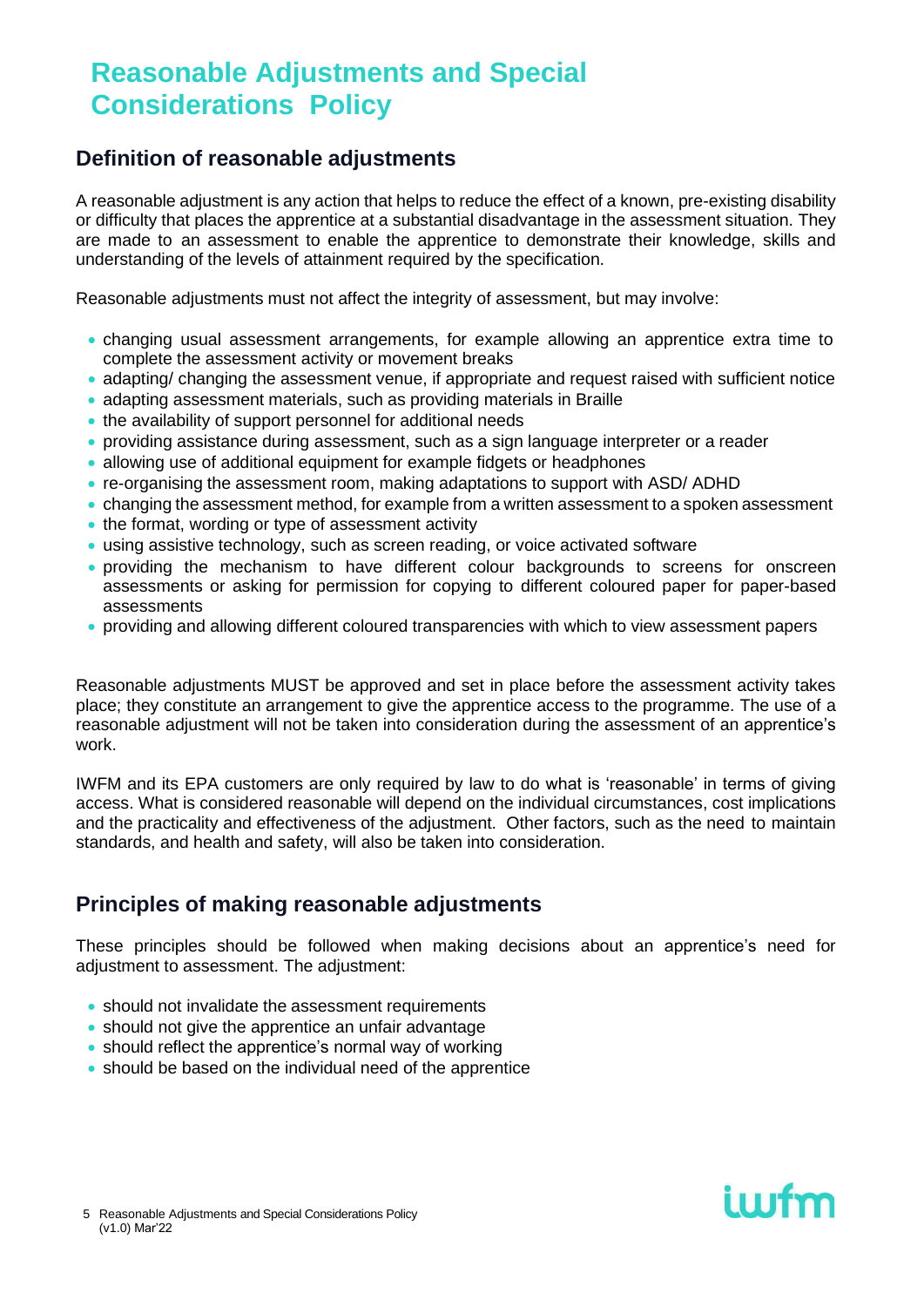IWFM and the training provider have a responsibility to ensure that the process of assessment is robust and fair and allows the apprentice to show what they know, and can do, without compromising the assessment criteria.

When considering whether an adjustment to assessment is appropriate, IWFM and the training provider need to consider the following (where appropriate):

- Adjustments to assessment should not compensate the apprentice for lack of knowledge and skills. The apprentice must be able to cope with the content of the assessment and be able to work at the level required for the assessment.
- Any adjustment to assessment must not invalidate the assessment requirements of the apprenticeship standard or assessment plan requirements. Whilst IWFM will take all reasonable steps to ensure that an apprentice is not placed at a disadvantage, there is no duty to make any adjustment to a provision or criterion which is defined as a competence standard. All apprentices' performance must be assessed against set standards. These standards cannot be altered, but it may be possible to change the delivery or process of assessment so that each apprentice has an equal opportunity to demonstrate what they know, understand, and can do.
- Any adjustment to assessment must not give the apprentice an unfair advantage or disadvantage other apprentices. The assessment of an apprentice who had an adjustment must have the same credibility as that of any other apprentice and must give a realistic indication of what the apprentice knows/can do.
- Any adjustment to assessment must be based on the individual need of the apprentice. Decisions about adjustments to assessment should be taken after careful consideration of the assessment needs of each individual apprentice, the assessment requirements of the standard and the nature and extent of the support given as part of normal teaching practice. A training provider should not assume that the same adjustment will be required for all assessments. Different methods of assessment can make different demands on the apprentice. The apprentice should be consulted throughout the process.
- Any adjustment to assessment should reflect the apprentice's normal way of working providing this does not affect what is being assessed in any way. The apprentice should have experience of and practice in the use of the adjustment.
- Any adjustment to assessment must be supported by evidence which is sufficient, valid and reliable.

#### **As it is a legal duty the EPAO may only reject applications for a reasonable adjustment in circumstances where:**

- Any adjustment may create a serious loss of validity or independence within the assessment process.
- Any adjustment may constitute a serious safety hazard that cannot be reasonably permitted
- The adjustment places an unreasonable burden on the learner, the training provider and/or the EPAO

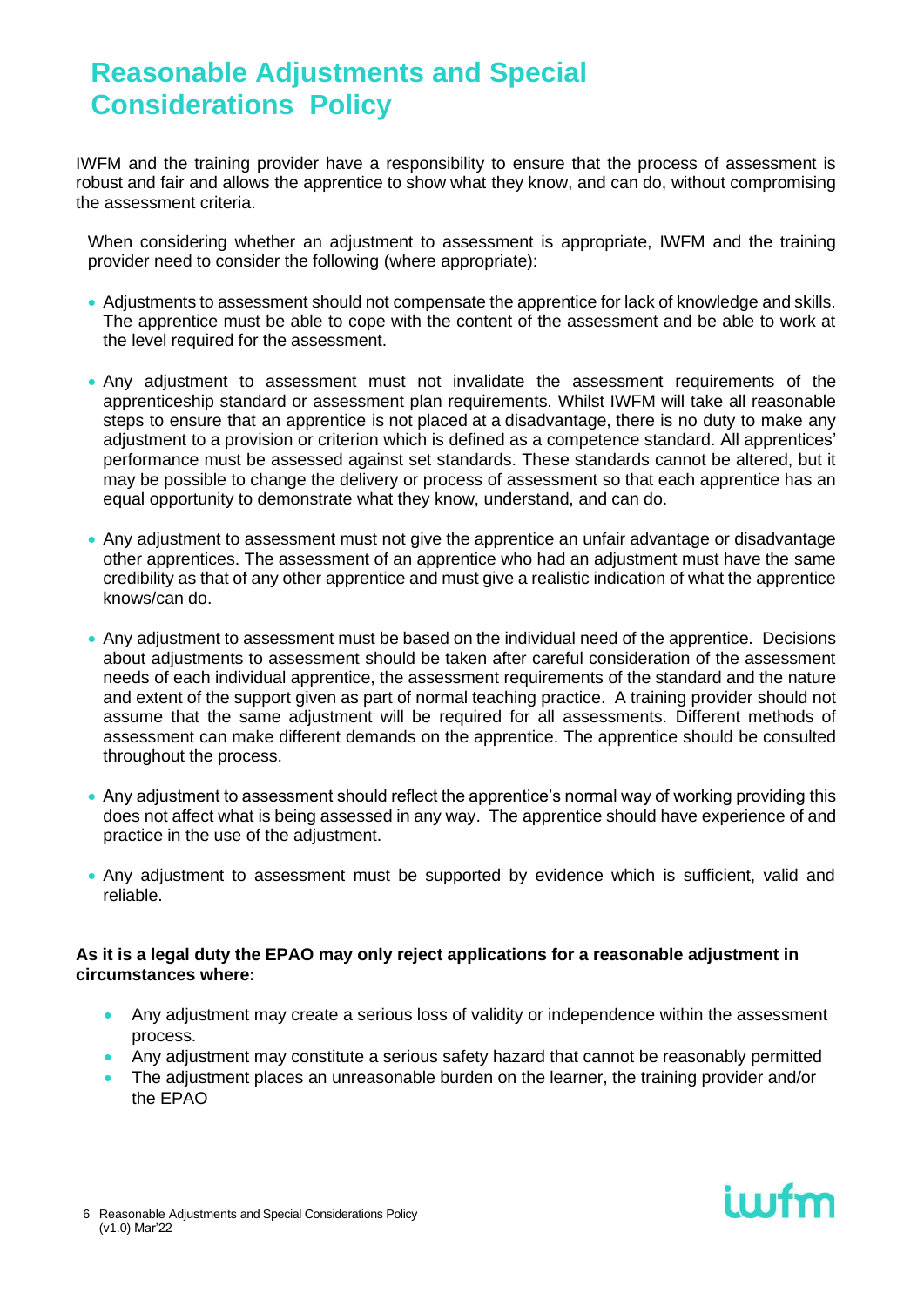EPAOs are required to keep a record of any reasonable adjustment applications, the decisions they have made regarding these applications, the reasons for making any changes and any appropriate evidence behind the decision. All reasonable adjustments must also be recorded on the apprentice's registration and records retained for EQA and audit purposes.

### **Process for requesting a special consideration**

If an employer/ training provider is making a request on behalf of an apprentice, they must complete an Application for Special Consideration form and supply relevant supporting information. (see Appendix 2)

For example:

- apprentice's name and ACE360 ID
- nature of, and rationale for, the request
- supporting information/evidence

Requests are to be uploaded to ACE360 on the apprentice account and direct to IWFM by email to: [epa@iwfm.org.uk](mailto:epa@iwfm.org.uk)

Requests for special consideration should be submitted as soon as possible after the assessment, where applicable, and not later than 5 working days after the assessment.

Requests for special consideration may only be accepted after the results of assessment have been released in the following circumstances:

- medical evidence comes to light about an apprentice's condition, which demonstrates that the apprentice has been affected by the condition at the time of the assessment, even though the problem revealed itself only after the assessment
- for on-screen assessments, where results are immediately available
- an application has been overlooked by the training provider and the oversight is confirmed by them

If the application for special consideration is successful, the apprentice's performance will be reviewed in the light of available evidence. It should be noted that a successful application of special consideration will not necessarily change an apprentice's result

### **Definition of special considerations**

Special consideration can be applied after an assessment if there was a reason the apprentice may have been disadvantaged during the assessment.

For example, special consideration could apply to an apprentice who had temporarily experienced:

- an illness or injury
- some other event outside of their control, which has had, or is likely to have had, a material effect on that apprentice's ability to take an assessment

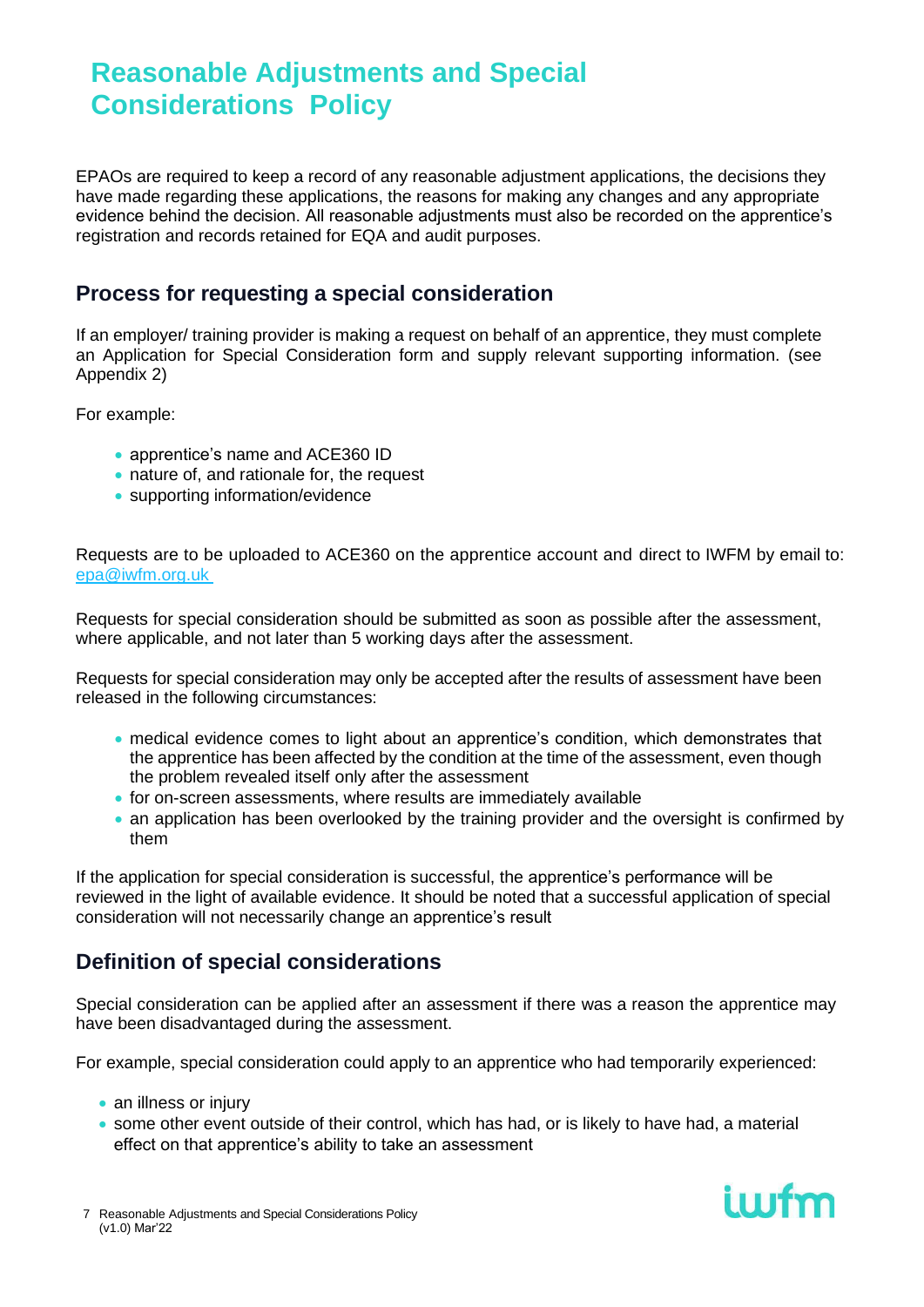Special consideration should not give the apprentice an unfair advantage. The apprentice's result must reflect their achievement in the assessment and not necessarily their potential ability.

### **How IWFM will deal with requests**

IWFM will acknowledge all requests within 2 working days of receipt. We will aim to provide a response within 10 working days, but in some cases it may take longer. If we are unable to respond in this time, we will provide you with an estimated response date.

IWFM EPAO will use the guidance and matrix developed by the Institute for Apprenticeships and Technical Education (IfATE) to structure our approach in applying appropriate and consistent judgements.

The matrix, based on the Higher Education Statistical Authority's (HESA) disability grouping framework, will help support IWFM in a valid, reliable and manageable approach to supporting apprentices. (see Appendix 3).

IWFM will keep a record of any reasonable adjustment and special consideration applications, the decisions made regarding these applications, the reasons for making any changes and any appropriate evidence behind the decision. All requests granted will also be recorded on the apprentice's registration on the ACE360 platform to allow for future review and audit purposes. Any records pertaining to the implementation of and/or rejection of reasonable adjustments records will be retained and be made available to our management and EQA Providers when requested. This will be kept for 6 years after completion, in accordance with ESFA policy.

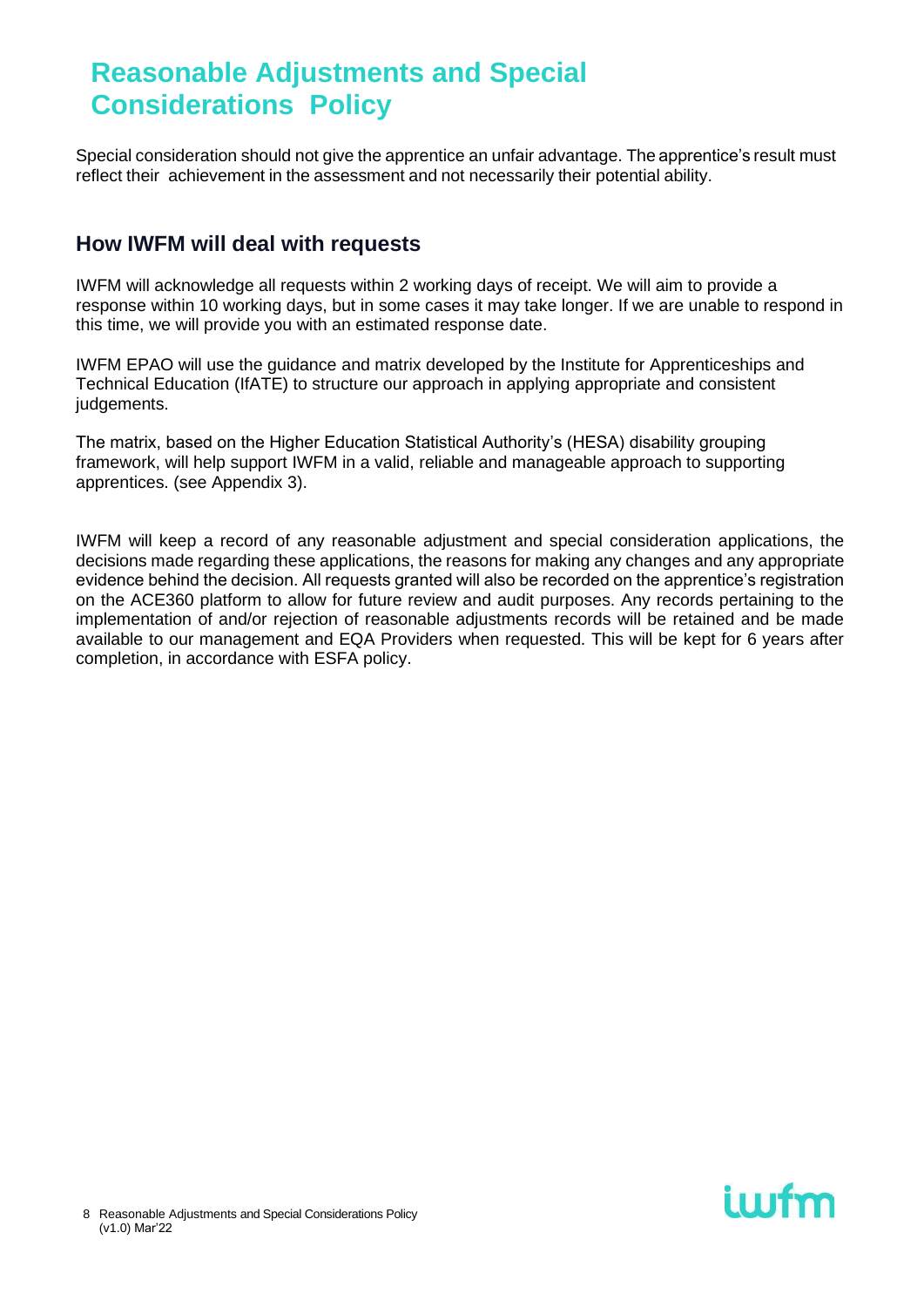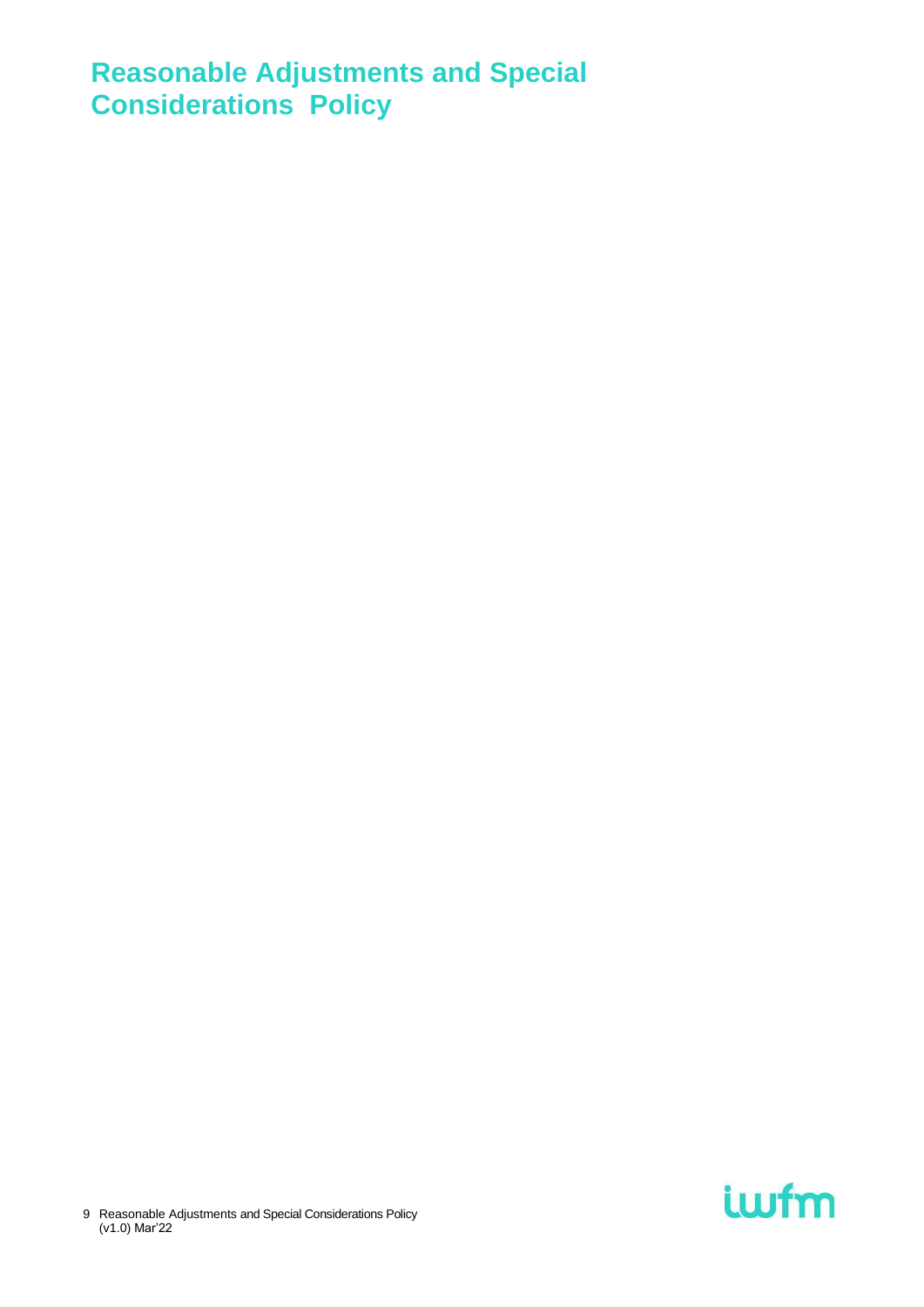## **APPENDIX 1 – REQUEST FOR REASONABLE ADJUSTMENT FORM**

**Training Provider No:** Click or tap here to entertext.

**Training Provider:** Click or tap here to enter text.

**Apprentice No:** Click or tap here to enter text. **Apprentice Name:** Click or tap here to enter

text.

**Apprenticeship Standard**: Click or tap here to enter text.

#### **Reason for application (please select the appropriate box):**

| Learning difficulties e.g. dyslexia                 | Medical conditions e.g. diabetes, epilepsy | $\Box$ |
|-----------------------------------------------------|--------------------------------------------|--------|
| Physical disabilities e.g. wheelchair access $\Box$ | Visual impairments                         | П.     |
| Hearing impairments                                 | Other                                      |        |

#### **Please provide additional information (if applicable):**

**Click or tap here to enter text.**

#### **Reasonable adjustments required (please be specific):**

Click or tap here to enter text.

#### **Evidence in support of application:**

This may include the following:

- The training provider's assessment of the apprentice's needs
- History of provision within the training provider
- Medical certificate
- Psychological or other professional assessment report

Please provide evidence in support of the application (as above):

Click or tap here to enter text.

Please provide details of access facilitator required (where applicable):

Click or tap here to enter text.

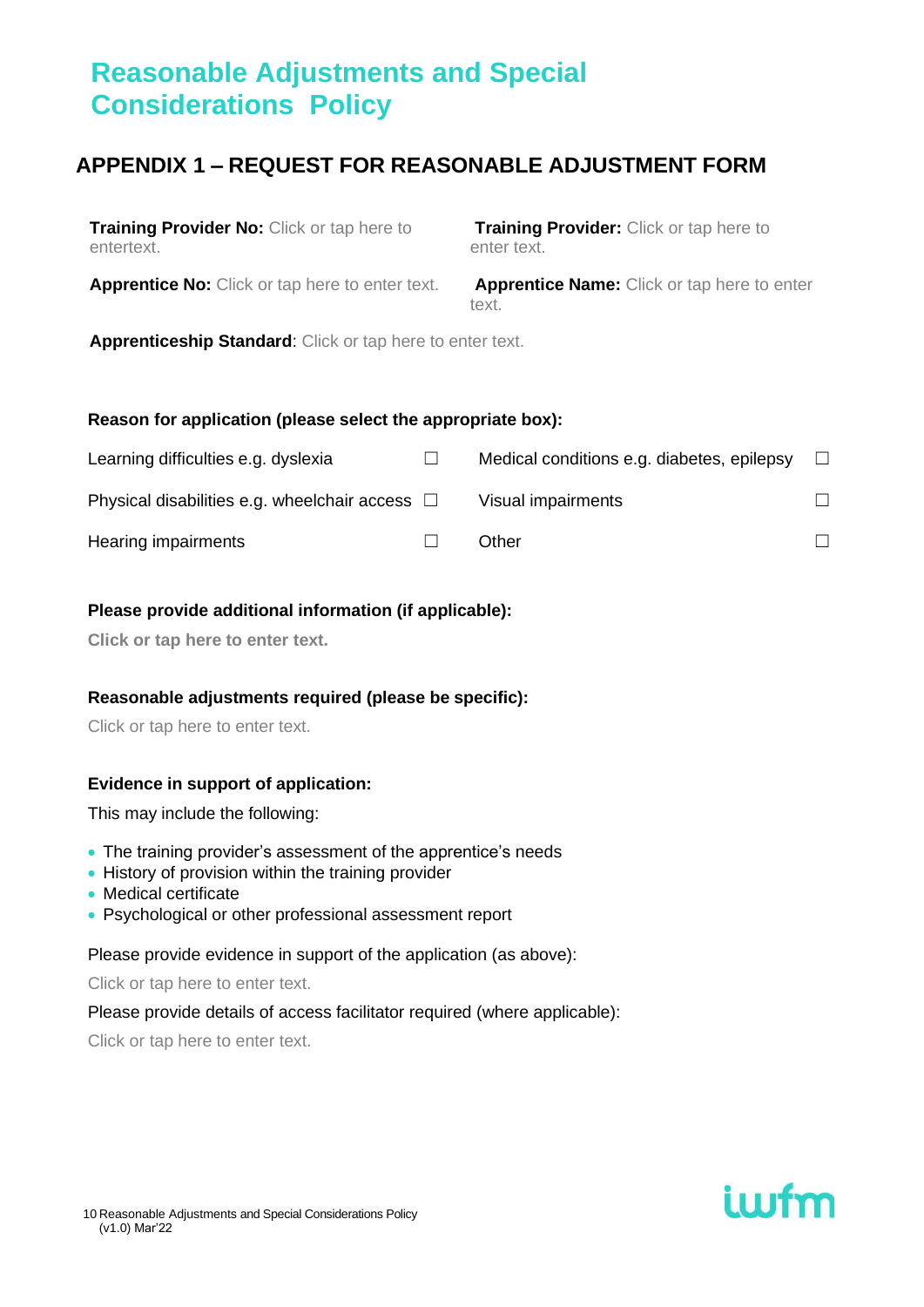#### **Declaration:**

I confirm that:

- The information provided is accurate
- The training provider/ employer will be able to provide the arrangements requested
- The reasonable adjustments will be implemented in accordance with the guidance given by IWFM

#### **Training Provider Authorisation:**

**Name:** Click or tap here to enter text.

**Signature:** Click or tap here to enter text.

**Position:** Click or tap here to enter text.

**Date:** Click or tap here to enter text.

#### **Please email the form to** [epa@iwfm.org.uk](mailto:epa@iwfm.org.uk)

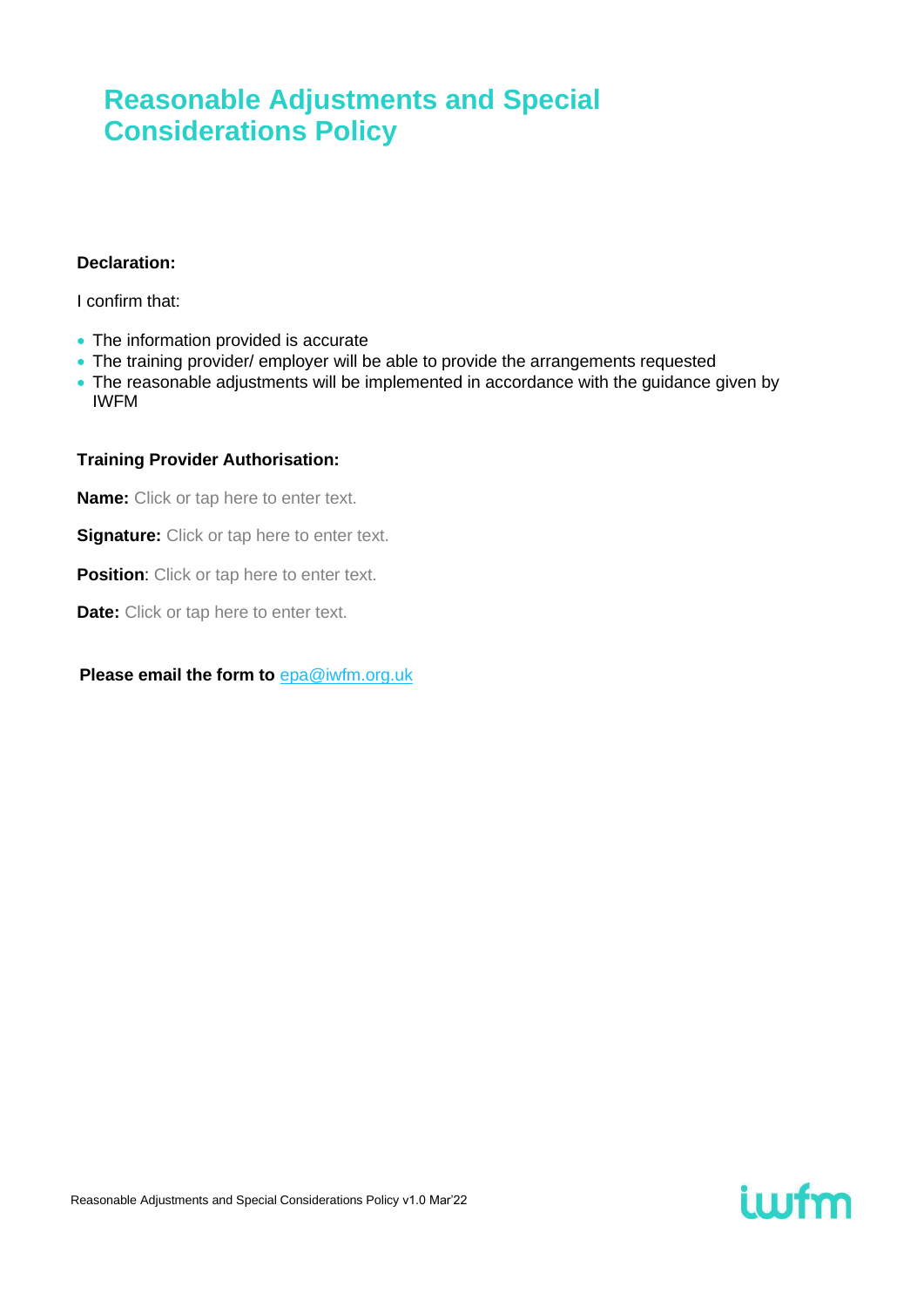.

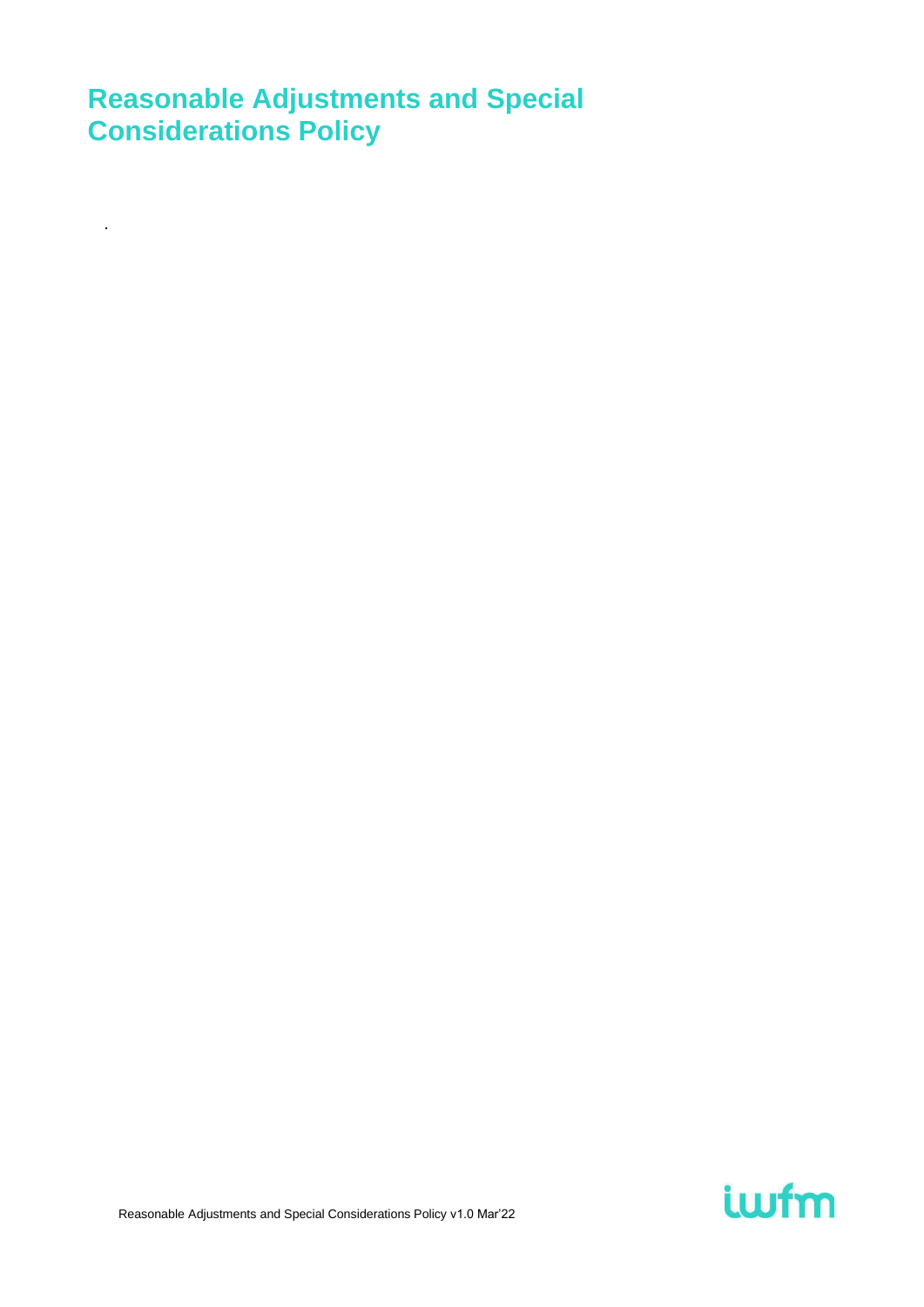## **APPENDIX 2 – APPLICATION FOR SPECIAL CONSIDERATION**

**Customer No:** Click or tap here to enter text. **Customer Name:** Click or tap here to enter

text.

**Apprentice No:** Click or tap here to enter text. **Apprentice Name:** Click or tap here to enter

text.

**Apprenticeship Standard**: Click or tap here to enter text.

#### **Please summarise the circumstances which have resulted in the application for special consideration:**

Click or tap here to enter text.

#### **Please provide details of supporting evidence** *(this may include a medical certificate, a doctor's letter or psychological report)***:**

Click or tap here to enter text.

#### **Optional Information**

In cases of partial absence, IWFM may require the following information. List four apprentices estimated to be of comparable standard:

| <b>Apprentice No:</b> Click or tap here to enter text.<br>enter text. | Apprentice No: Click or tap here to |
|-----------------------------------------------------------------------|-------------------------------------|
| <b>Apprentice No:</b> Click or tap here to enter text.<br>enter text. | Apprentice No: Click or tap here to |

#### **Declaration: I confirm that the information provided is accurate.**

**Name:** Click or tap here to enter text.

**Signature:** Click or tap here to enter text.

**Position:** Click or tap here to enter text.

**Date:** Click or tap here to enter text.

#### **Please email the completed form to [epa@iwfm.org.uk](mailto:epa@iwfm.org.uk)**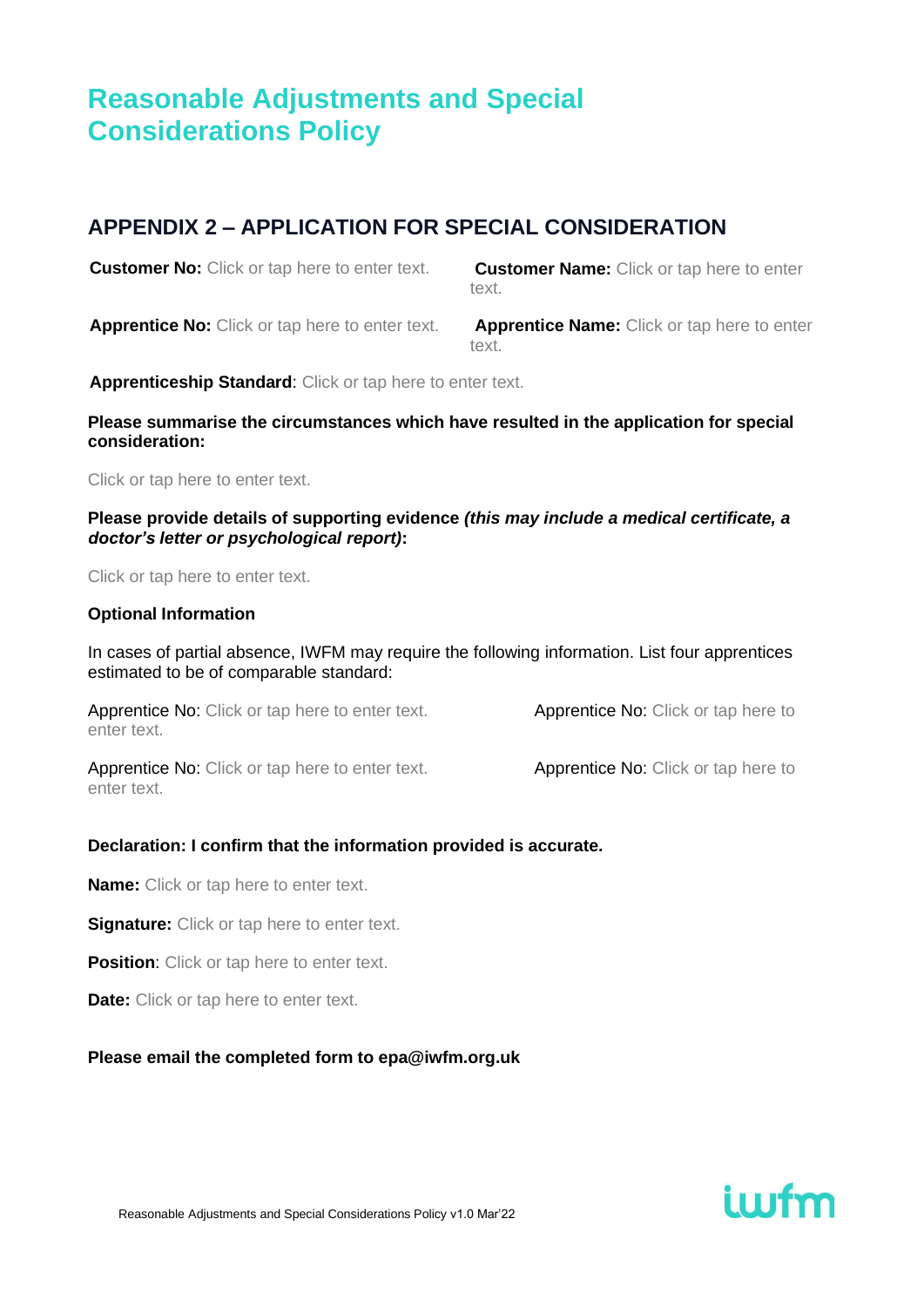## **APPENDIX 3 – IFATE REASONABLE ADJUSTMENT MATRIX**

### **Reasonable adjustment matrix**

1. No known disability

2. Cognitive processing need such as dyslexia, dyspraxia; a need in executive function, visual processing speed, visual perception, literacy, numeracy, verbal reasoning, verbal memory, nonverbal memory

3. Social/ communication need such autistic spectrum condition

4. Long standing illness such as cancer, epilepsy, Crohn's, IBS, Chronic Fatigue

5. A mental health condition

6. A physical need such as crutches or wheelchair user, arthritis, paraplegia, quadriplegia, cerebral palsy

- 7. Hearing need
- 8. Visual need

| <b>Assessment method</b>                 | <b>Observation</b> | <b>Practical</b><br><b>Skills Test</b> | <b>Test</b>         | Project     | <b>Presentation</b> | Professional<br><b>Discussion</b> |
|------------------------------------------|--------------------|----------------------------------------|---------------------|-------------|---------------------|-----------------------------------|
| Reasonable adjustment                    |                    |                                        |                     |             |                     |                                   |
| Extra time allowance                     | 2,3,4,5,6,7,8      | 2,3,4,5,6,7,8                          | 2, 3, 4, 5, 6, 7, 8 | 2,3,4,5     | 2,3,4,5,7           | 2, 3, 5, 6, 7                     |
| Scribe                                   |                    |                                        | 2,6,8               |             |                     |                                   |
| Reader                                   |                    |                                        | 2,8                 |             |                     |                                   |
| Personal support worker in<br>attendance | 2,5,6,8            | 2,5,6,8                                | 2,5,8               | 2,5,8       | 2,5,6,8             | 2,5,8                             |
| Timed rest breaks                        | 2,4,5,6,7,8        | 2,4,5,6,7,8                            | 2,4,5,6,7,8         | 2,4,5,6,7,8 | 2,4,5,6,7,8         | 2,4,5,6,7,8                       |
| Bathroom breaks                          | 4,6                | 4,6                                    | 4,6                 | 4,6         | 4,6                 | 4,6                               |
| Voice explanation                        | 2,8                | 2,8                                    |                     |             |                     |                                   |
| BSL interpreter + extra time             | $\overline{7}$     | 7                                      | 7                   | 7           | $\overline{7}$      | 7                                 |

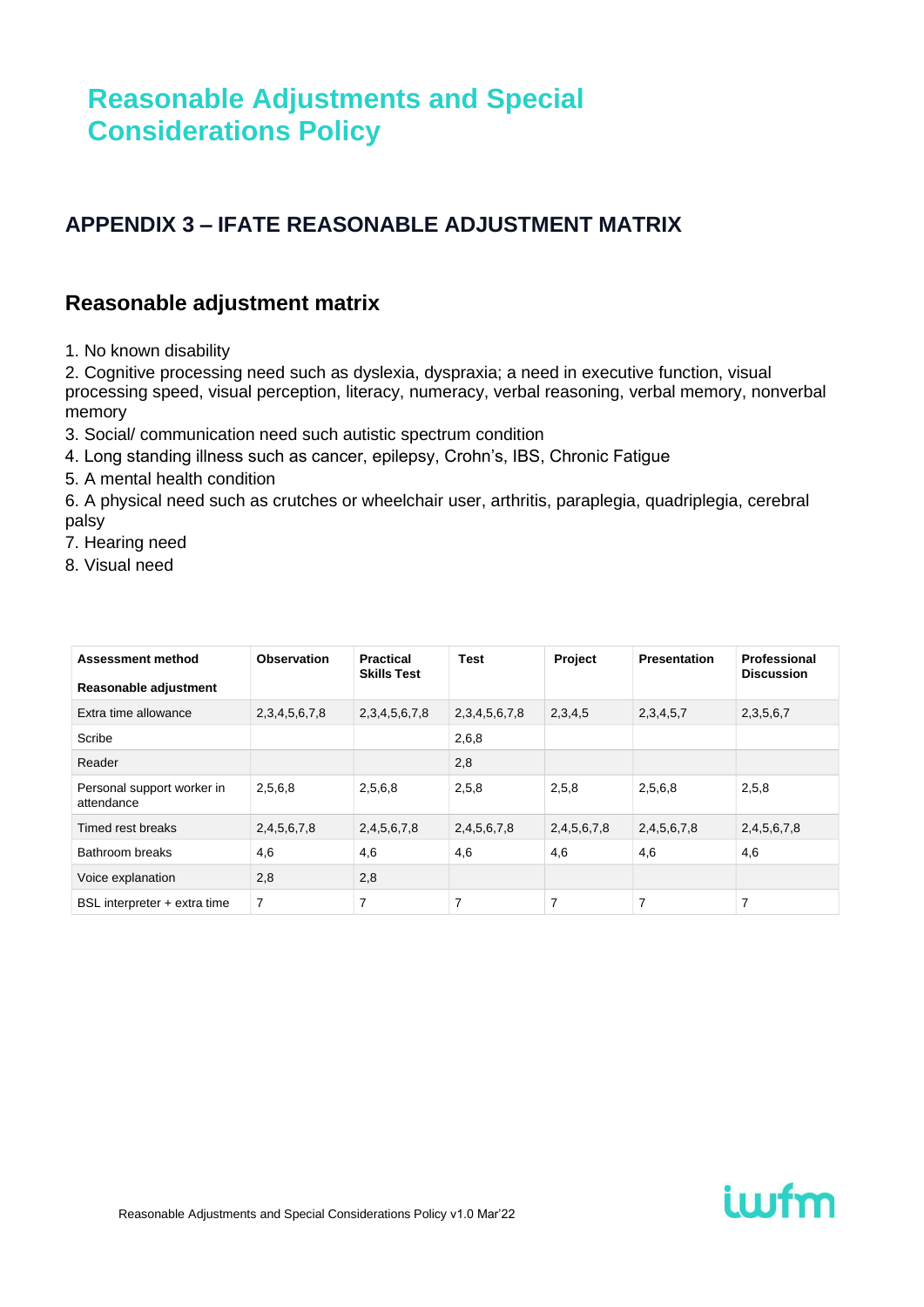| <b>Assessment method</b><br>Reasonable adjustment                  | Observation | <b>Practical</b><br><b>Skills Test</b> | <b>Test</b> | Project | <b>Presentation</b> | Professional<br><b>Discussion</b> |
|--------------------------------------------------------------------|-------------|----------------------------------------|-------------|---------|---------------------|-----------------------------------|
| Assistive technology - voice<br>recognition                        |             |                                        | 2,4,6       |         |                     |                                   |
| Assistive technology -<br>screenreader                             |             |                                        | 8           |         |                     |                                   |
| Assistive technology - text to<br>speech                           |             |                                        | 2,4         |         |                     |                                   |
| Flexibility with location                                          |             |                                        |             | 3,4,5,6 | 3,4,5,6             | 3,4,5,6                           |
|                                                                    |             |                                        |             |         |                     |                                   |
| Flexibility of time of<br>assessment                               | 4           | 4                                      | 4           | 4       | $\overline{4}$      | $\overline{4}$                    |
| Flexibility within the method of<br>assessment                     |             | 6                                      | 3,4,5,6     | 3,4,5,6 | 3,4,5,6             | 3,4,5,6                           |
| Pre-recorded evidence /<br>delivered by video link                 |             |                                        |             | 2,3,4,5 | 2,3,4,5             |                                   |
| Permission to write notes                                          |             |                                        |             |         |                     | 2,4,5                             |
| Permission to bring notes                                          |             |                                        |             | 2,4,5   |                     | 2,4,5                             |
| Info presented in required<br>format – size, font style,<br>colour |             |                                        | 2,8         |         |                     |                                   |